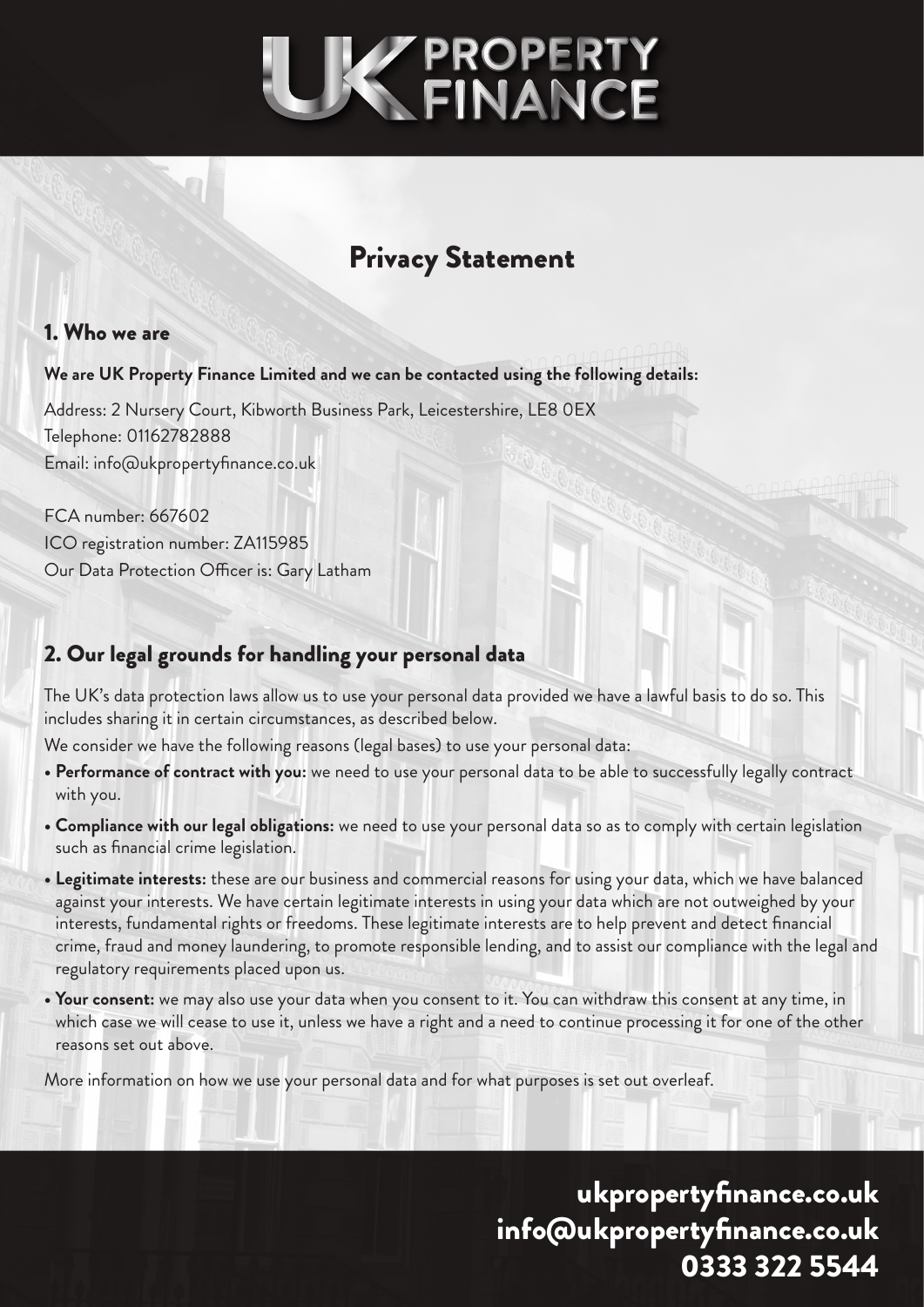# 3. What personal data is collected about you and how we collect it

We may collect data about you from the following sources:

#### **Data provided by you:**

- When you apply for products and services and throughout the course of our dealings: for example, your name, national insurance number, postal address, your email address, your IP address, telephone numbers, date of birth, bank account details, home ownership details, reason for borrowing, your assets and liabilities, details of your proof of identity documentation and proof of address documentation etc.
- When you talk to us: for example on the phone, or in person including call recordings and voice messages. We may monitor or record calls with you to check we have carried out your instructions, to resolve queries or disputes, to improve the quality of our service or for regulatory or fraud prevention purposes.
- In writing: for example letters, emails, texts and other electronic communications etc.
- Online: for example when you use our website.
- In financial reviews, for renewals and in any surveys etc

#### **Data we collect when you use our services:**

• Usage and profile data: for example, the profile you create to use our website and how you use it. We gather this data from the devices you use, using cookies, Google analytics and other software.

#### **Data provided by third parties:**

- Data from persons that introduce you to us: for example brokers, financial advisers, agents or other third parties.
- Data from credit reference agencies, most likely either to be Equifax or Experian
- Data from fraud prevention agencies
- Data from the Criminal Records Bureau
- Publicly available information: for example, from the land registry, companies house, insolvency service, the electoral register, other information available online or in the media, including social media
- Data from your representatives where relevant: for example your legal and financial advisers such as lawyers and accountants\*
- Data from your employers and medical data where relevant\*
- Sanction checks and PEP (politically exposed person) checks from our outsourced providers, Equifax, Veriphy.
- \* In certain circumstances we may ask you to provide us with medical information if we determine that this is a requirement for us to either proceed to enter into the agreement with you or once we have entered into the agreement with you determine that the same is necessary for whatever reason. Full details as to the reason for our request and how we will use this information will be given to you at the time should we request such information from you. You will be asked to consent to the provision of this information.
- \* We may also require a statement signed by an independent qualified accountant as to your financial worth which may include information such as your gross and net worth, your assets and liabilities and information as to your available collateral or security. You will be asked to consent to the provision of this information.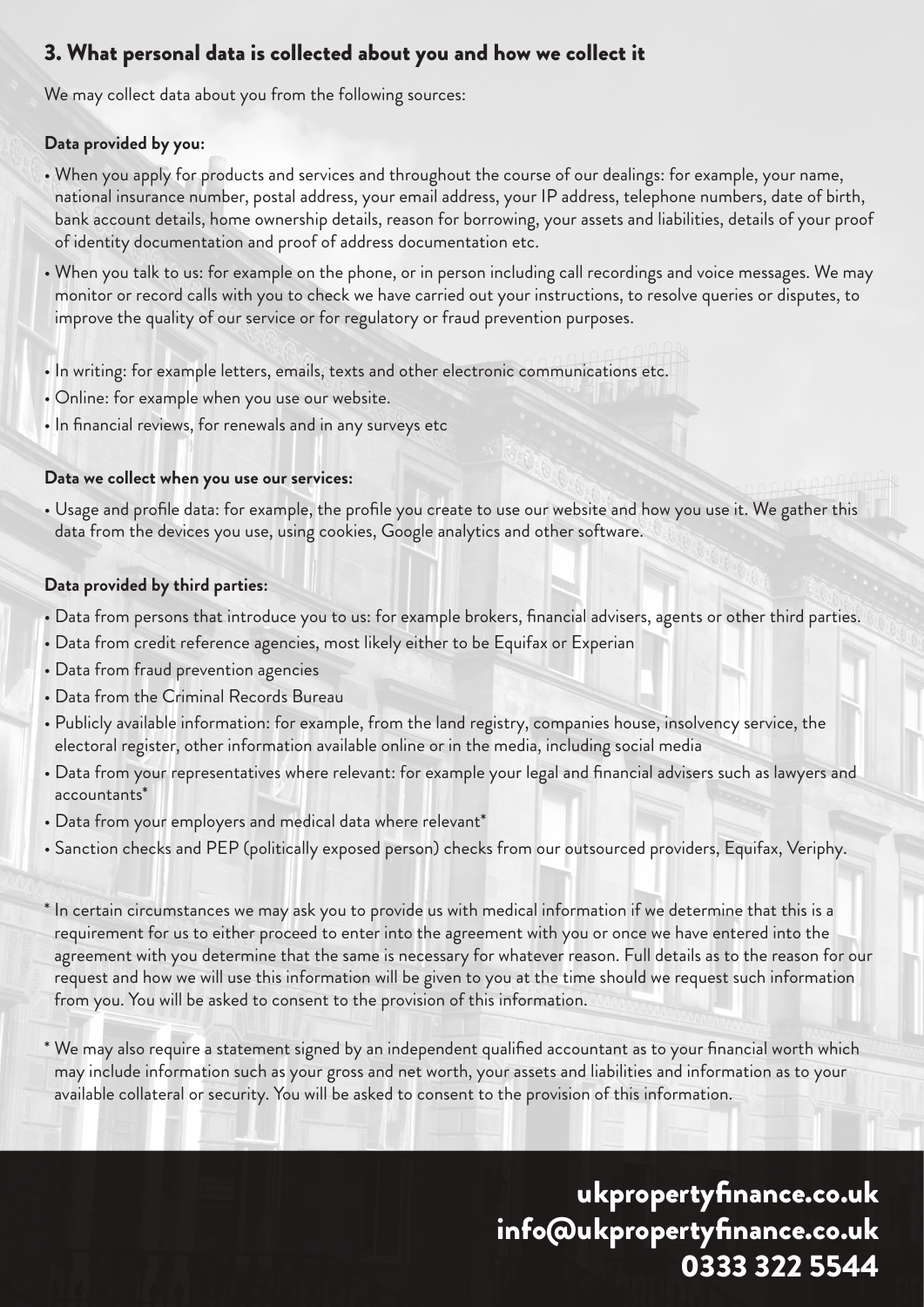# 4. Why personal data is collected by us

We collect personal data from you for many reasons including:

| Activity                                                                                                                    | Legal basis                                                                   | Legitimate interest                                                                                                                      |
|-----------------------------------------------------------------------------------------------------------------------------|-------------------------------------------------------------------------------|------------------------------------------------------------------------------------------------------------------------------------------|
| exercising our contractual rights and<br>obligations                                                                        | - contract performance                                                        |                                                                                                                                          |
| - pre contractual checks<br>- post contractual checks<br>- customer service<br>account management                           | - contract performance<br>- legitimate interests<br>- legal duty<br>- consent | - verifying identity<br>- maintaining up to date records<br>- seeking consent where relevant<br>- business efficacy<br>- risk management |
| product analysis and development<br>business development                                                                    | - legitimate interests                                                        | - business efficacy<br>- risk management                                                                                                 |
| profiling, statistical and analytics                                                                                        | - contract performance                                                        | - contract performance<br>- product development                                                                                          |
| - regulatory and legal requirements<br>- managing risk<br>- business management and operations,<br>including record keeping | - legitimate interests<br>- legal duty<br>- contract performance              | - business compliance<br>- business efficacy<br>- risk management                                                                        |
| - marketing<br>- research                                                                                                   | - consent<br>- legitimate interests                                           | - business development<br>- business efficacy<br>- brand management                                                                      |

From time to time we may contact you to ask for your consent to use your personal data for other purposes. Your personal data may also be used for other purposes where required or permitted by law.

When we and fraud prevention agencies process your personal data, we do so on the basis that we have a legitimate interest in preventing fraud and money laundering, and to verify identity, in order to protect our business and to comply with laws that apply to us. Such processing is also a contractual requirement of the services or financing you have requested. We, and fraud prevention agencies, may also enable law enforcement agencies to access and use your personal data to detect, investigate and prevent crime. Fraud prevention agencies can hold your personal data for different periods of time, and if you are considered to pose a fraud or money laundering risk, your data can be held for up to six years.

In order to process your application we may supply your personal information to credit reference agencies (CRAs) in which case they will give us information about you, such as about your financial history. We do this to assess creditworthiness and product suitability, check your identity, manage your account, trace debts and prevent criminal activity. When CRAs receive a search from us they may place a search footprint on your credit file that may be seen by other lenders and used to assess applications for finance from you and members of your household. The CRA may also share your personal information with other organisations. We may also continue to exchange information about you with CRAs on an on-going basis, including about your settled accounts and any debts not fully repaid on time. CRAs will share your information with other organisations. Your data will also be linked to the data of your spouse, any joint applicants or other financial associates. We can provide you with the identities of the CRAs and the ways in which they use and share personal information upon your request. More information about CRAs and how they use your personal data is available at www.experian.co.uk/crain, www.equifax.co.uk/crain and www.callcredit.co.uk/crain.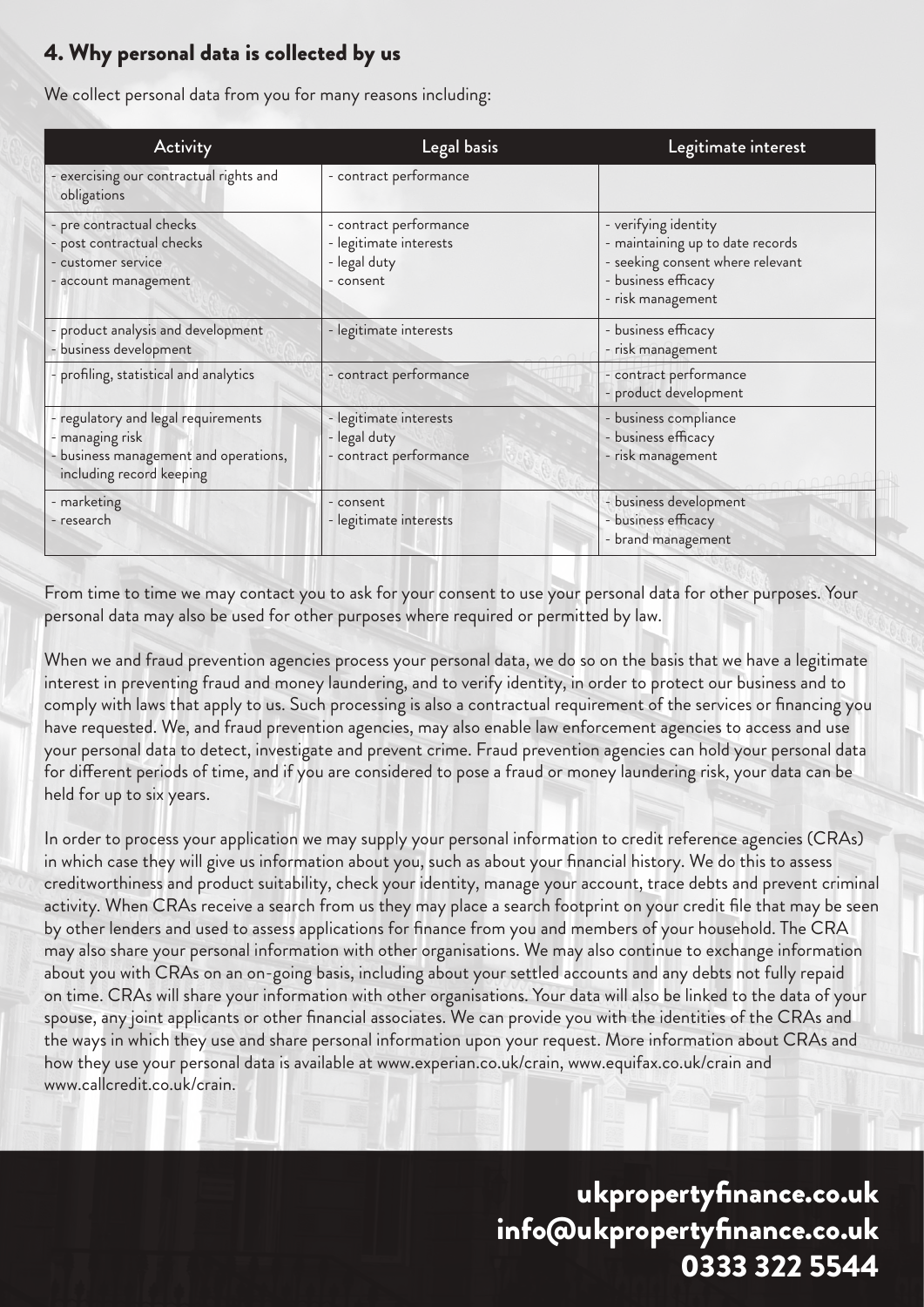From time to time we may provide your information to our partners, third parties, and customer service agencies for research and analysis purposes so that we can monitor and improve the services (or as the case may be) we provide. We may contact you by post, e-mail or telephone (or as required) to ask you for your feedback and comments on our services (or as the case may be).

From time to time we may contact you about goods or services that may be of interest to you.

# 5. When personal data is shared

Your personal data may be used by our partners, product providers, brokers, agents, sub-contractors, insurers, lawyers and by any of our or their subsidiary or associated companies before, during and after your agreement with us.

We may also use organisations to perform tasks on our behalf including information technology service providers and payment service providers, who we will then be sharing your personal data with and who may also process and retain your data both before, during and after your agreement with us.

Any of these third parties may contact you by post, e-mail or telephone (or as required) to ask you for your feedback and comments on our or their services (or as the case may be) to give you information about their products and services and/or for marketing purposes. They may also use your personal data to communicate with you on any matter relating to the management and conduct of your account or agreement with us.

We may also share your personal data with CRAs, fraud prevention agencies, law enforcement agencies, regulators and other authorities, the UK Financial Services Compensation Scheme, any agent that you have given us authority to communicate with and persons you ask us to share your data with, companies that we introduce you to, market researchers and customer service agencies for the purposes set out above. These agencies and firms may also share your personal data with others.

If, in the future, we sell, transfer or merge all or part of our business or assets, including the acquisition of other businesses, we may share your data with other parties. We will only do this if they agree to keep it safe and private and to only use it in the same ways as set out in this notice.

If you would like further information please contact us on the details given for us in this notice.

### 6. When personal data is transferred outside the European Economic Area (EEA)

Whenever fraud prevention agencies transfer your personal data outside of the EEA, they impose contractual obligations on the recipients of that data to protect your personal data to the standard required in the EEA. They may also require the recipient to subscribe to 'international frameworks' intended to enable secure data sharing.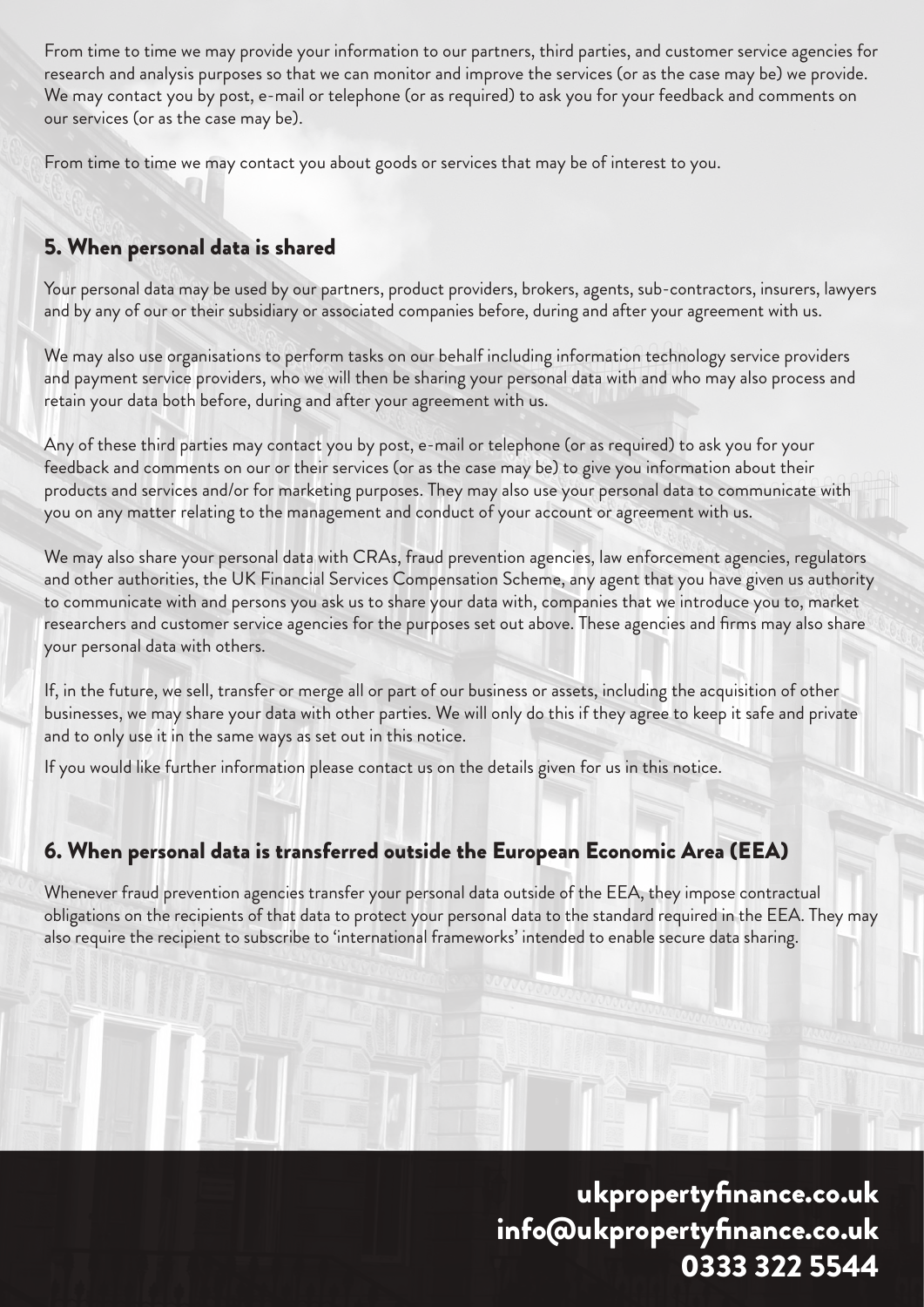# 7. Consequences

If we, a product provider, or a fraud prevention agency, determine that you pose a fraud or money laundering risk, we/ they may refuse to provide the services and financing you have requested or may stop providing existing services to you. A record of any fraud or money laundering risk will be retained by the fraud prevention agencies, and may result in others refusing to provide services, financing or employment to you.

If you fail to provide us with data we require, this may delay or prevent us from entering into a contract with you and or complying with our obligations. Depending on the importance of the data, it may mean that we are entitled to terminate an agreement with you.

If you have any questions about the above, please contact us on the details in section 1 above.

### 8. What choices and rights you have

Your personal data is protected by legal rights, which include your right to:

- object to our controlling and processing your personal data;
- object to our sharing of your personal data with others or with certain organisations;
- request that your personal data is erased or corrected or that its processing be restricted;
- request access to your personal data and for it to be given to you in a portable format;
- request that we transfer your personal data to another lender;
- request that we confirm what personal data we currently control and/or process in relation to you.

For more information or to exercise your data protection rights, please contact us using the contact details for us given above.

There may be legal or regulatory reasons why we need to keep or use your data, but please tell us if you think we should not be processing your data.

If you are unhappy about how your personal data has been used by us please contact us and we will send to you our Complaints Policy. You also have a right to complain to the Information Commissioner's Office which regulates the processing of personal data. You can contact them at Information Commissioner's Office, Wycliffe House, Water Lane, Wilmslow, Cheshire, SK9 5AF, on 0303 123 1113 or by email to casework@ico.org.uk. See also https://ico.org.uk/global/contact-us

#### 9. How long personal data is kept

We will retain your personal data for a period of 6 years. We may retain your personal data beyond this date for the purposes mentioned above (legal & regulatory purposes)and will in any case at all times retain your personal data for the minimum period required by law. We may also retain your data to deal with any disputes, to maintain records and to show we have dealt with you fairly.

We may also retain your data for research and statistical purposes in which case we will ensure it is kept private and used only for these purposes.